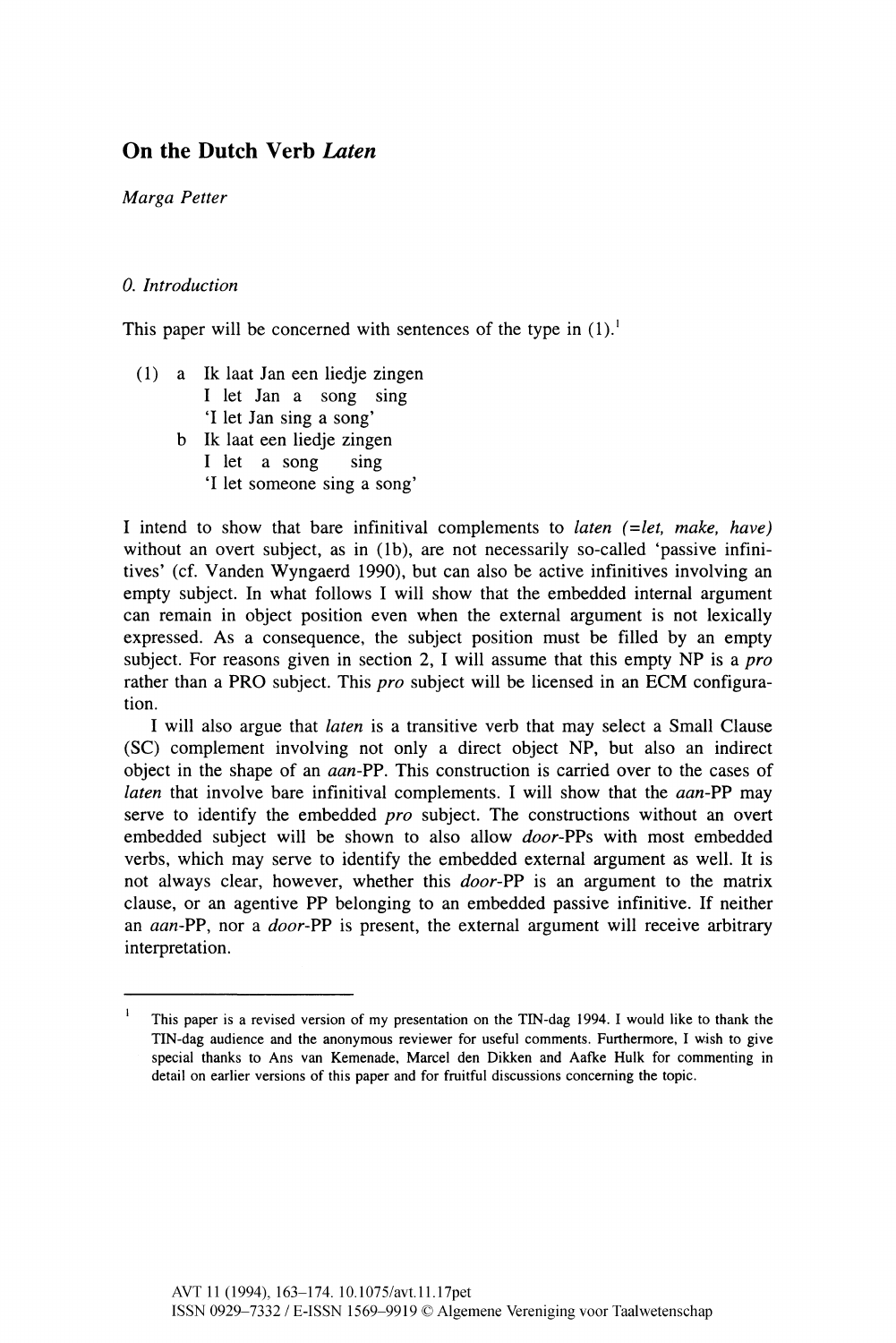Finally, it will be argued that the impossibility of empty subjects in embedded ergatives and intransitives supports a *pro* subject analysis of such infinitives.

# *1. Against Infinitival Passives*

On the basis of examples as in (2), it has been proposed that in languages that have overt marking of their infinitival morphology (IM), this IM may absorb the external  $\theta$ -role of the embedded verb (cf. Vanden Wyngaerd 1990: 97).

(2) a Hij liet [het huis vernielen] (door de soldaten) b \*He let the house destroy (by the soldiers)

Absorption of the external  $\theta$ -role would work in the same way as with passive morphology (cf. Baker, Johnson and Roberts 1989). The passive infinitive approach assumes that IM always bears the external θ-role, but that an overt manifestation of IM, for instance Dutch *-en,* behaves as a pronoun in that it need not have an overt NP as antecedent, while a covert IM, such as in English, behaves like an anaphor and must have an overt NP as antecedent. This way *-en*  is able to absorb the external θ-role in sentences like (2a), but the empty IM in (2b) cannot absorb this role.

If this is the case for sentences like (2a), we would expect that all the embedded infinitives without an overt subject would allow a passive *door-PP,* identifying the implicit external argument. However, the examples in (3) and (4) show that this is not the case. In fact, these sentences argue in favour of an *active*  analysis of these kind of embedded infinitives.

- (3) a Ik liet [de dief zien] *aan* de agent/*\*door* de agent I let the thief see to the officer/\*by the officer T showed the thief to the officer'
	- b De dief werd gezien *door* de agent The thief was seen by the officer

As we can see in (3a), verbs of perception do not allow a passive *door-PP* to appear in embedded infinitives. This is not to be expected if the embedded clause is a passive infinitive, since these verbs do allow passive *door-PPs* in matrix configurations, as (3b) shows. Moreover, a bare infinitive like *weten (=to know)*  can be embedded under the matrix verb *laten,* but it can never be passivized (4).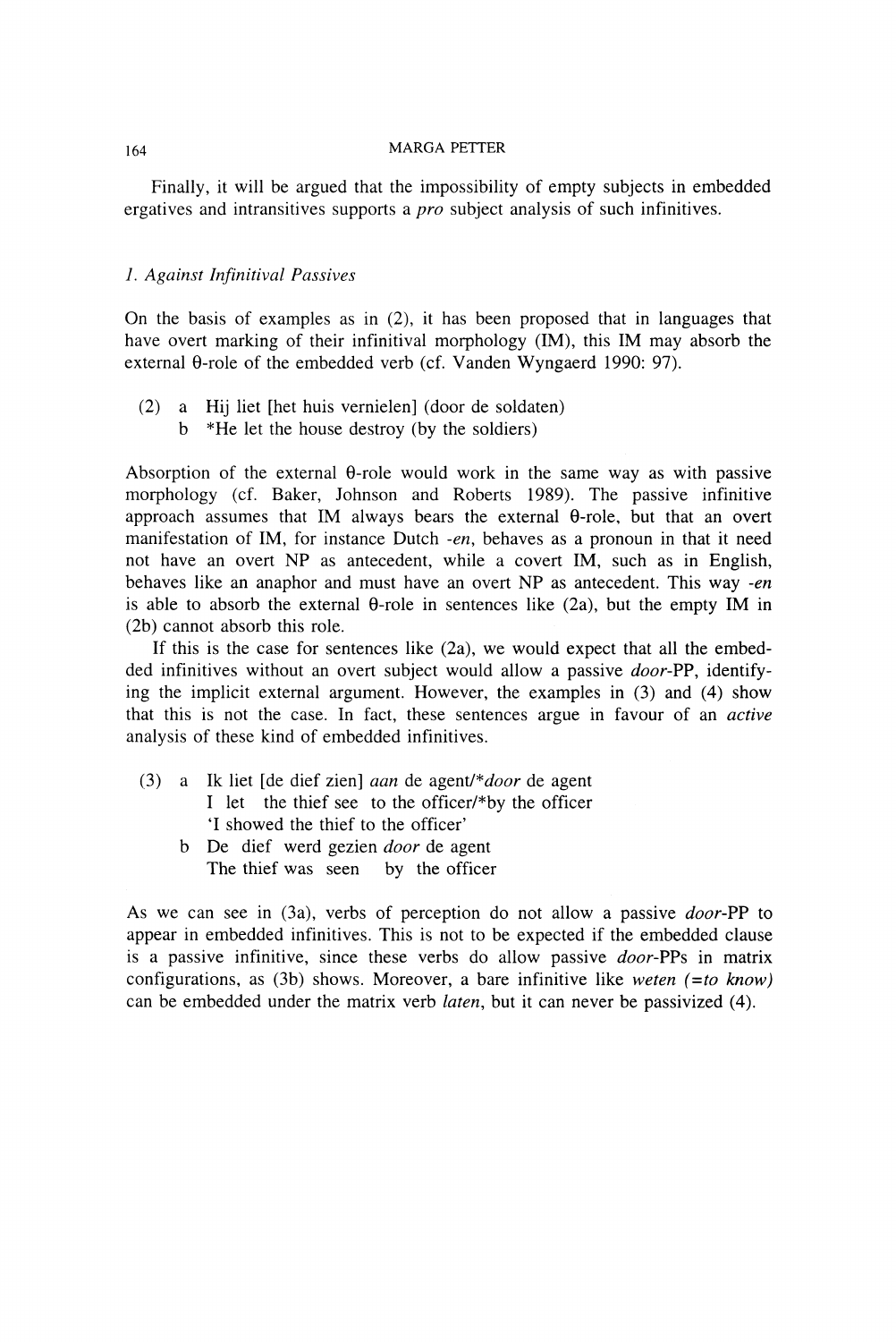- (4) a Ik liet [het<sub>i</sub> weten] *aan* Jan [dat ik ziek was]<sub>i</sub> I let it know to Jan that I ill was 'I let Jan know that I was ill'
	- b \*Het werd *(door* Jan) geweten dat ik ziek was It was (by Jan) known that I ill was

The examples in (3) and (4) clearly suggest that these embedded infinitives are not to be analysed as passives, but rather as actives. An example like (5) illustrates the fact that *laten* can be ditransitive and that the *aan-PP* must be an argument of that verb. The complement of ditransitive *laten* can be analysed as a Small Clause (cf. Kayne 1984).<sup>2</sup>

(5) a Ik liet de eer *aan jou*  I let the honour to you 'I give you the credit you deserve' b Ik liet de zorg voor de kinderen (over) *aan Jan*  I let the care for the children prt to Jan 'I left Jan the care for the children'

As we will see in section 3, *aan-PPs* as in (3) and (4) and *door-PPs* as in (2) can both function to identify the subject of the embedded clause. In the next section we will concentrate on the status of the embedded internal argument.

### 2. *On the object status of the embedded internal argument*

If the embedded infinitives without an overt subject are always passive infinitives, the internal argument is expected to move into the embedded subject position. There are various criteria (cf. Postal 1974; Radford 1988; Lasnik and Saito 1991; Lasnik 1993) by which it can be tested whether an NP has the status of a subject or an object. One of these is the behaviour of floating emphatic reflexive *zelf* (cf. Everaert 1986; Broekhuis 1992). If its NP has moved away, this floating reflexive can only modify a subject, not an object, as is shown in (6c) below.

(6) a Ik liet [de president<sub>i</sub> vanmorgen zelf<sub>i</sub> in de auto klimmen] I let the president this morning self in the car climb T let the president climb in the car by himself this morning'

<sup>&</sup>lt;sup>2</sup> See Den Dikken (1992) for an account of the structural licensing of the two arguments in a Small Clause complement via a(n empty) particle. It is beyond the scope of this paper to discuss this theory in detail.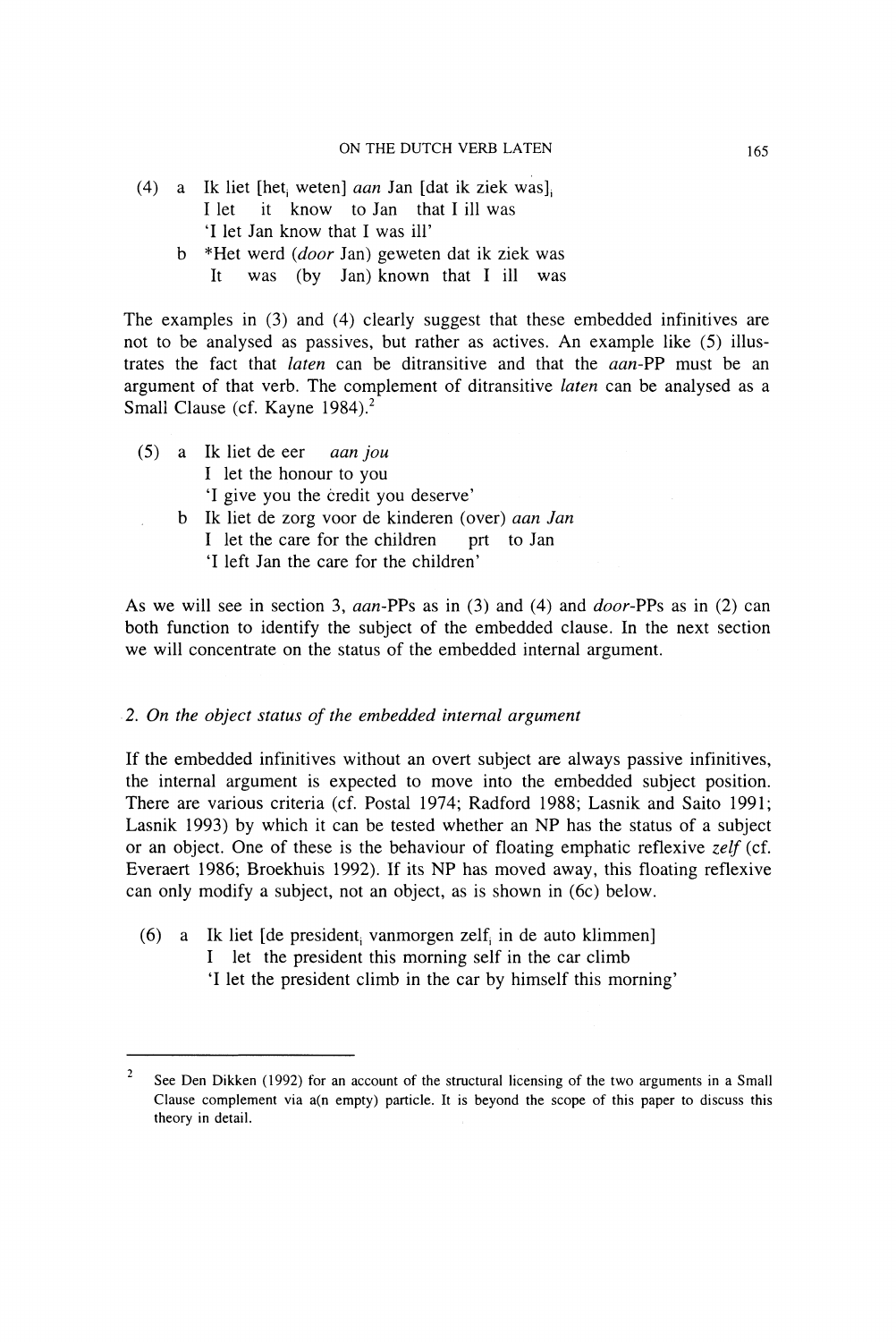- b Ik liet [de lijfwachten, de president, zelf<sub>ij</sub> in de auto duwen]
	- I let the bodyguards the president himself/themselves in the car push 'I let the bodyguards (themselves) push the president (himself) in the car this morning'
- c Ik liet [de lijfwachten<sub>i</sub> de president<sub>j</sub> vanmorgen zelf<sub>i/\*j</sub> in de auto duwen I let the bodyguards the president this morning themselves in the car push

'I let the bodyguards themselves push the president in the car this morning'

- d Ik<sub>i</sub> liet [de president<sub>i</sub> vanmorgen zelf<sub>i/\*j</sub> in de auto duwen] I let the president this morning myself in the car push 'I myself had some people push the president in the car this morning'
- e De president, werd vanmorgen zelf, in de auto geduwd The president was this morning himself in the car pushed 'The president himself was pushed into the car this morning'

The (b) sentence shows that if the reflexive is not floated away from an NP, it can modify both a subject and an object. However, the (d) sentence shows that even if the Agent of the embedded clause has been left implicit, the reflexive cannot be taken to refer to the internal argument, which suggests that this has not moved into embedded subject position.<sup>3</sup> Moreover, the  $(e)$  example shows that a matrix internal argument can be the antecedent for *zelf* under passivization. This contrast between (d) and (e) strongly suggests that the internal argument is still in object position.

Another argument is provided by Quantifier Floating (QF) (cf. Sportiche 1988), which is possible with subjects, but not with objects.<sup>4</sup> The examples in (7) show, that even if the embedded external argument of the verb *weten (=to know)*  remains implicit, the internal argument does not move to subject position.

(7) a Ik liet elke student zijn cijfer weten I let every student his grade know 'I let every student know his grade'

<sup>3</sup>As I propose a syntactic analysis of the *laten* constructions in this paper, I assume that the external argument of the embedded clause in (6d) is not suppressed in the lexicon, but rather represented by a *pro* subject. It has been pointed out to me (A. Hulk, p.c.) that this analysis leads to an opacity problem, since we would expect a *pro* subject to be able to serve as the antecedent for the reflexive *zelf.* The fact that this is not the case may have to do with a raising to matrix object position operation (cf. Lasnik 1993), but I will leave this as a topic for further research.

<sup>4</sup>  The not-initial and *alone-*final arguments for subjecthood mentioned by Postal (1974) do not apply to Dutch, since both subjects and objects display these properties.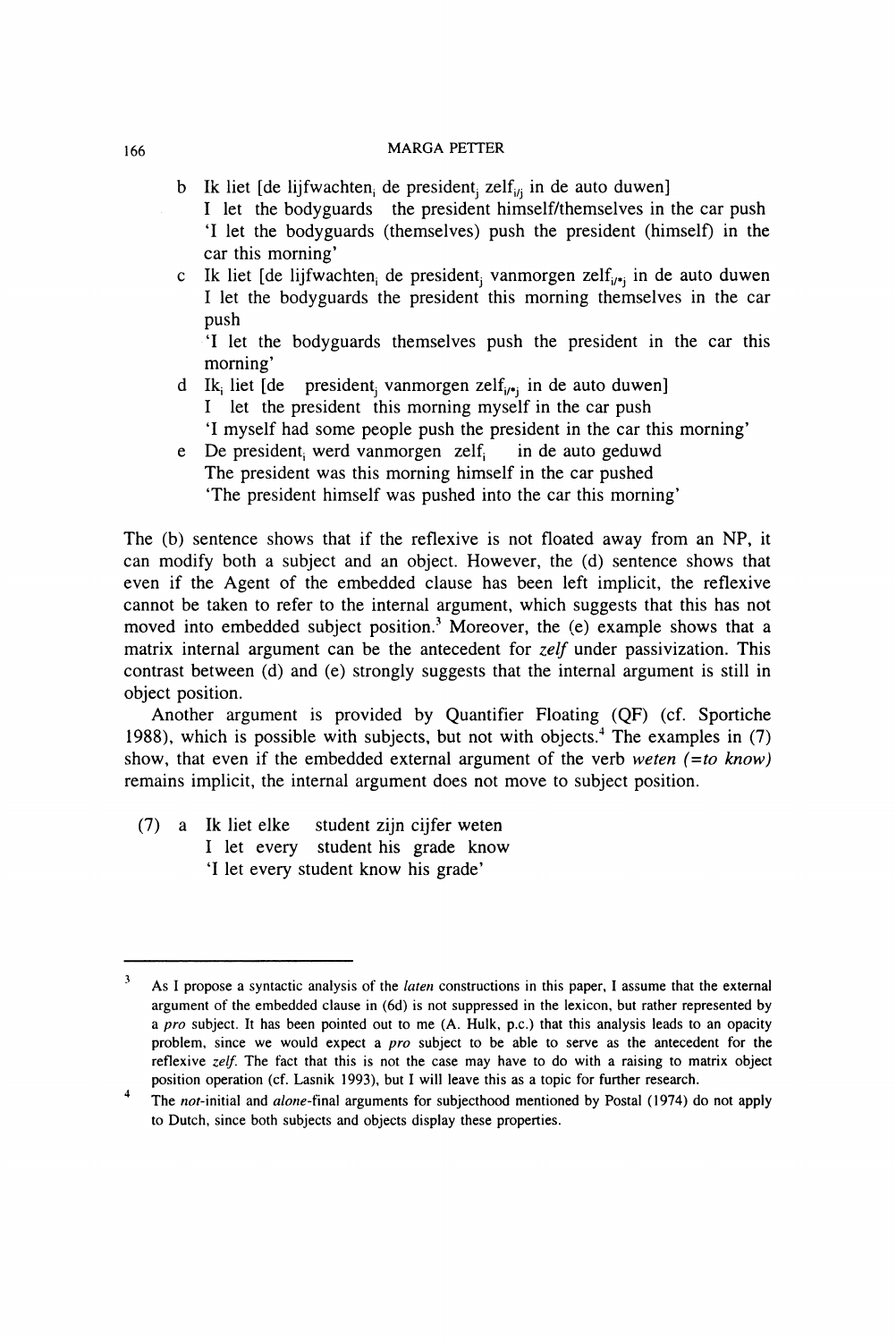- b Ik liet de studenten<sub>i</sub> elk<sub>i</sub> hun cijfer weten I let the students each their grades know
- c Ik liet elk cijfer weten (aan/\*door de studenten) I let every grade know (to/\*by the students)
- d \*Ik liet de cijfers, elk, weten
	- I let the grades each know

The embedded verb *weten* cannot be passivized, as we saw in (4) above, so that the internal argument *elk cijfer* has not moved to the embedded subject position in (7c,d), but remains in object position. As soon as the object NP floats away from its quantifier, the sentence becomes ungrammatical, as in (7d). This is contrasted by the example in (7c), which is grammatical with the external argument either interpreted generically, or identified by the *aan-PP.* The FQ-construction in (7b) is grammatical, because the quantifier belongs to the embedded subject. The FQconstruction in (7d), however, is not grammatical, supporting the claim that the internal argument in this and the (c) sentence is still in object position.

The examples in (3) and (4) have shown that not all embedded infinitives without an overt subject are to be analysed as passives, and the examples in (6) and (7) have argued that the internal argument of the embedded clause remains in object position even when the subject is not overt. If we want to adhere to the Projection Principle (cf. Chomsky 1981), we will have to assume an empty subject in these cases.

Empty subjects bearing a θ-role can either be PRO or *pro.* I will assume with Chomsky and Lasnik (1991) that PRO needs to be assigned a structural Null Case by the functional head of TP. As there is no direct evidence for a TP-projection for a bare infinitive, I will assume that there is no way for the empty subject to receive this Null Case.<sup>5</sup> If, on the other hand, we assume the embedded subject to be a *pro,* it can be compared to empty subjects of Small Clauses (SCs), as in (8).

<sup>5</sup>Cf. Pijnenburg (1991: 105/6) for criteria for French infinitival complements to *faire.* The same criteria can be applied to Dutch. As shown in (i) below, there is no evidence for a TP projection in Dutch bare infinitival complements to *laten,* since they do not allow a past tense infinitive like *hebben* (=to have) or separate temporal adverbials (b), while other infinitival complements do (a).

<sup>(</sup>i) a Ik beloofde *gisteren* [PRO het boek vóór morgenavond te *hebben* gelezen] I promised yesterday the book before tomorrow evening to have read

<sup>&#</sup>x27;Yesterday I promised to have read the book before tomorrow night'

b \*Ik liet *gisteren* [het boek vóór morgenavond gelezen *hebben]* 

I let yesterday the book before tomorrow night read have

Thus the infinitival complement to *laten* does not involve a TP projection. I will assume that it does have an AgrOP projection in which it can license the objects of an embedded transitive infinitive, and check the *-en* morphology of the infinitive.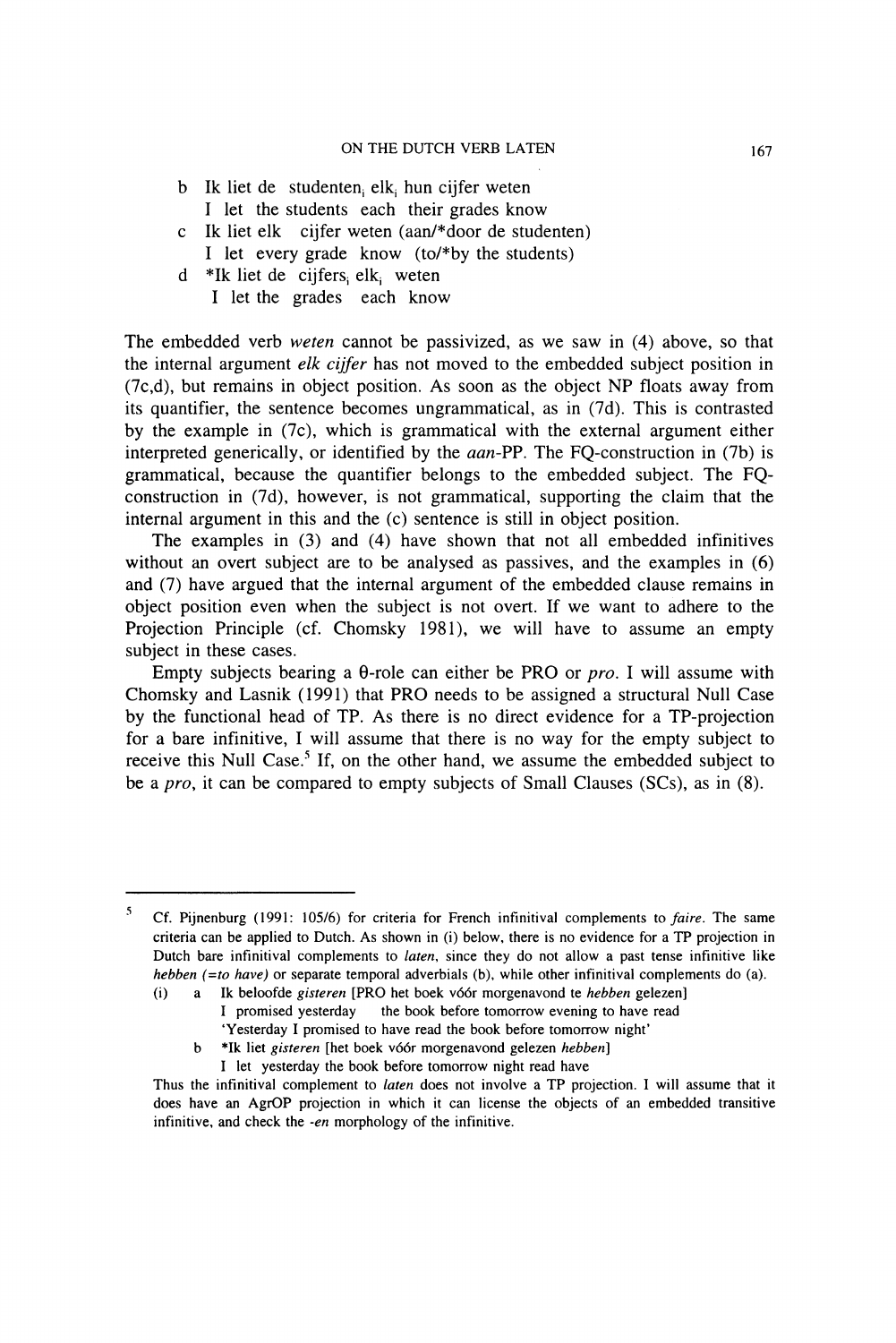(8) Geld maakt *[pro* niet gelukkig] Money makes not happy 'Money doesn't make people happy'

In these cases, the *pro* subject must be formally licensed by structural accusative Case (cf. Rizzi 1986: 546). For subjects of SCs and bare infinitives this is achieved via Exceptional Case Marking (ECM).

According to Rizzi (1986) structural Case is assigned under government by V, P or Infl. If we recast this into a minimalist framework (cf. Chomsky 1992), however, licensing happens via a Specifier-Head relation in a functional projection, which is AgrOP for structural accusative Case. According to Lasnik and Saito (1991) and Lasnik (1993), following Postal (1974), it is not only the direct object, but also the ECM subject that is licensed in the matrix SpecAgrOP. For reasons of space, we will leave out the details about this claim and just adopt the idea that Dutch ECM subjects are assigned their structural Case in the SpecAgrOP of the matrix clause. As long as the content of *pro* cannot be recovered from the immediate linguistic context, the *pro* subject of a bare infinitival complement to *laten* will be assigned arbitrary reference. However, the next section will show that *pro* can be identified by matrix *aan-* and *door-PPs.* 

# *3. Prepositional objects recovering the content of pro*

The empty subjects of bare infinitives can be made explicit by certain prepositional objects, as exemplified in  $(9)$ .<sup>6</sup>

- (9) a Ik liet *[pro* de auto wassen] *door Jan/\*aan Jan*  I let the car wash by Jan
	- b Ik liet *[pro* de brief lezen] *door Jan/aan Jan*  I let the letter read by Jan/to Jan
	- c Ik liet *[pro* de soep proeven] *door Jan/aan Jan*  I let the soup taste by Jan/to Jan
	- d Ik liet *[pro* de jurk zien] *aan Jan/\*door Jan*  I let the dress see to Jan
	- e Ik liet [*pro* het<sub>i</sub> weten] *aan Jan/\*door Jan* [dat ik ziek was]<sub>i</sub> I let it know to Jan that I ill was

**<sup>6</sup>**The *laten* constructions are often analysed as two different verbs according to their permissive or causative meaning. In this paper I generalise over both types, as in Dutch the difference is less clear than, for instance, in French or English, where two different verbs correspond to either meaning, i.e. *laisser/faire* and *let/have.* The distinction seems to be related to 'an orientation away from or toward the embedded subject' as discussed in this section.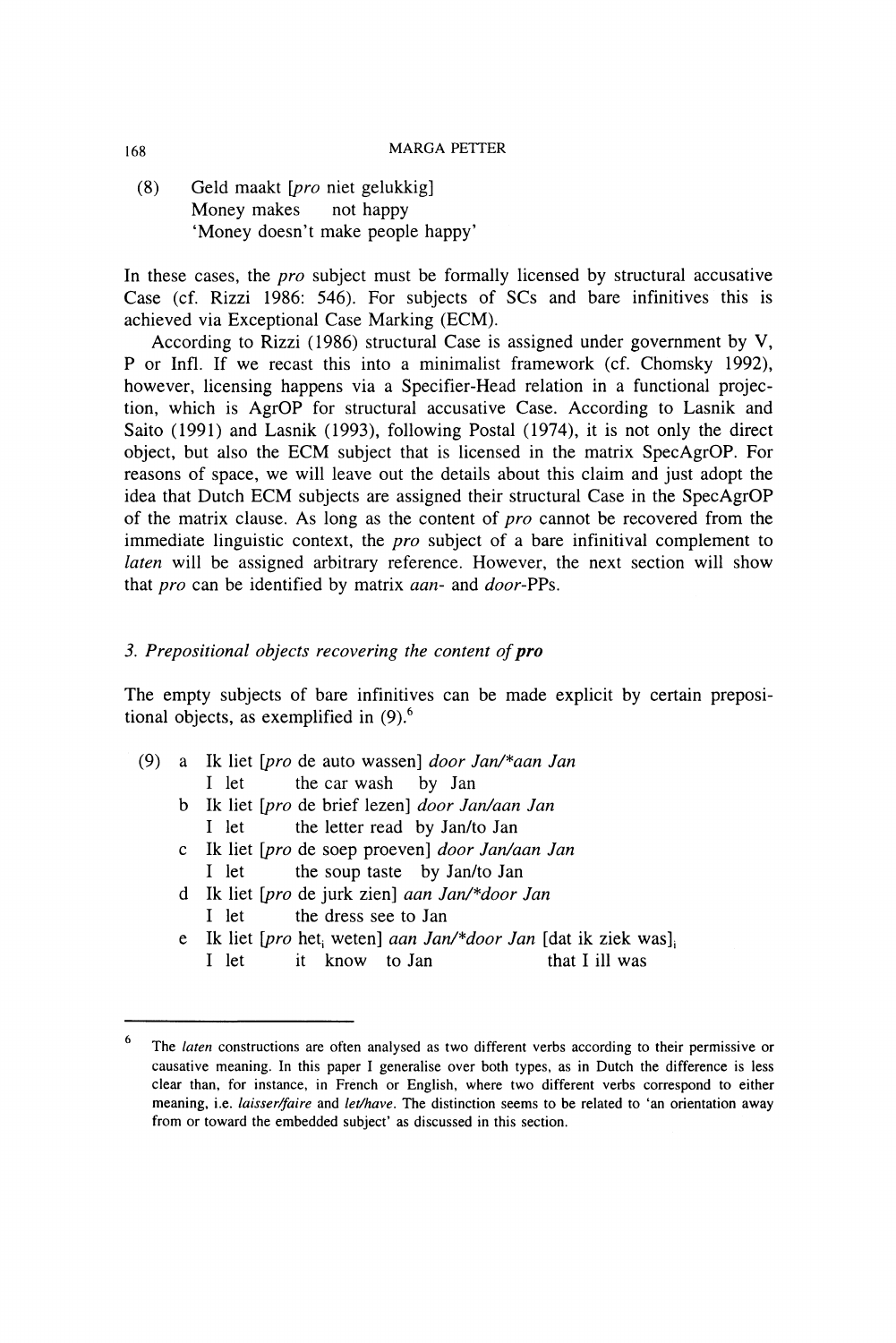As we can see in (9), some of the verbs only allow *door,* others only allow *aan*  and still others allow both the *aan* and *door* prepositions. Cannings and Moody (1978) argue that these PPs are not part of the embedded clause, but rather of the matrix clause. They show this for comparable constructions in French, as exemplified in (10).

- (10) a J'ai fait écrire la dissertation *par un copain*  'I had a friend write the composition'
	- b J'ai fait écrire une dissertation *à mes étudiants*  'I had my students write a composition'

According to C and M, the prepositions *par* and *à* in these constructions do not simply introduce agentive NPs in an adjunct to passive constructions.<sup>7</sup> Rather they are deictic prepositions that mark the 'Intermediary' role of the NPs they introduce. This idea is motivated by the fact that in other constructions the preposition *par* has 'deictic property of orientation away from its object' (C and M 1978: 335), while the preposition *à* expresses orientation towards its object, as is shown in the examples in (11) and (12).

(11) a Je l'ai su *par Marie* 

'I found it out from/through Marie'

- b Je l'ai appris *par Pierre*  'I learned it from/through Pierre'
- c II est allé de Paris *à Nice* en passant *par Marseille*  'He went from Paris to Nice by way of Marseilles'
- (12) a Je suis allé *à Paris*  'I went to Paris'
	- b J'ai donné une pomme *à Marie*  'I gave an apple to Marie'
	- c J'ai dit *à Pierre* qu'elle avait faim 'I told Pierre that she was hungry'

None of the above examples involve a passivization operation. The NPs in (11) are all a kind of intermediary person/place in the event described, that are not necessarily affected themselves. The NPs in (12), on the other hand, are the ultimate Goal (target, addressee) of the event and they are all necessarily affected by the event described. The same goes for the examples in (10). In (10b), the *à* 

<sup>7</sup>Compare Kayne (1975: 239), who takes *par* to indicate an indirect relation between the matrix subject and the embedded event, while *à* would indicate a more direct relation between the matrix subject and the event. In what follows I will present a different approach.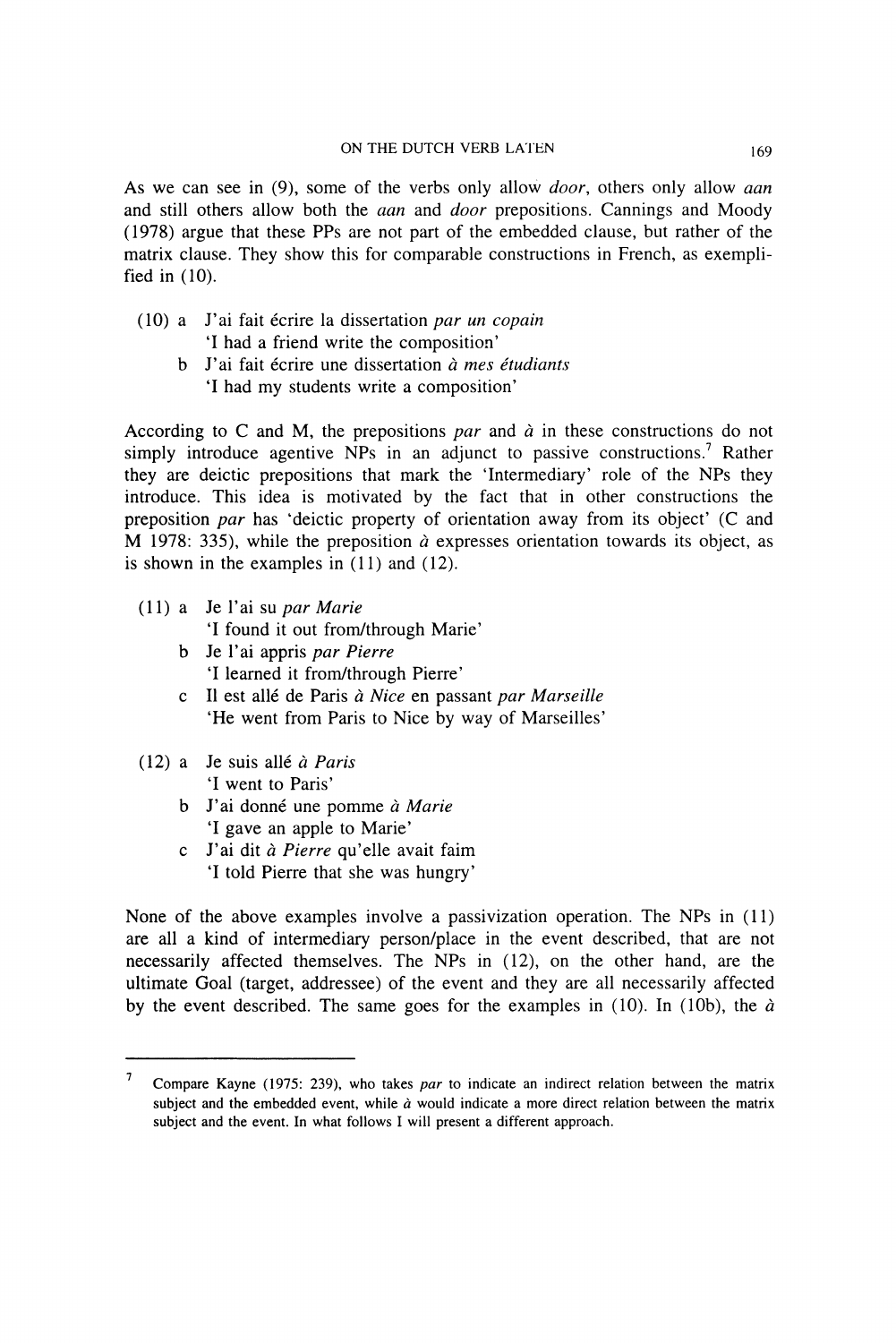preposition necessarily implies that the students learned something by writing their compositions, while in (10a) the preposition *par* there is no such implication for the friend writing the composition.

Similarly, as we saw in (5), Dutch *laten* allows *aan-*PPs in simple constructions. In both the (a) and (b) sentences, the *aan-PP* is the Goal argument of *laten.*  These Goal-PPs express orientation towards their object, just as the French *à*examples above. I have not been able to find similar examples of *laten* in combination with a *door-PP,* but this does not exclude the possibility of Intermediary *door-PPs* with caustive *laten* in combination with bare infinitival complements.

When we consider the example sentences in (9), it turns out that the embedded infinitival complements to *laten* are to be divided into three groups. One involves Agentive verbs, as in (9a), that allow an implicit subject in combination with a *door-PP.* A second group involves verbs of Perception, that allow empty embedded subjects combined with an *aan-PP,* as illustrated in (9d,e). And the final group shows an alternation between these two, as exemplified in (9b,c). As with the examples in  $(10)-(12)$  for French, there seems to be a correlation between the deictic orientation of the preposition and the degree of 'affectedness' of the prepositional object involved. The preposition *door* involves an orientation away from its object, and as a consequence this object is not necessarily affected by the embedded event. For instance, washing a car or reading a letter out loud need not affect the Agent. The preposition *aan,* on the other hand, involves an orientation towards its object, and consequently the prepositional object is necessarily affected by the embedded event. The Agent of *zien,* for example, is necessarily affected as (s)he is also the Goal of the event. If the Agent and the Goal of *lezen*  are one and the same person this will be expressed by using the *aan-PP,* so that the prepositional object is necessarily affected. Apparently, this notion of 'affectedness' is only applicable to Goal arguments, since if the subject of *wassen* has him- or herself as Theme argument, the preposition *door* is the only correct preposition and *aan* is still ungrammatical, even though the subject must be affected under identity with the object.<sup>8</sup>

Apparently, the *aan-PPs* must be analysed as arguments of the compositional complex formed in the syntax by the higher verb, *laten,* and the embedded infinitive. Syntactically, the PP will be attached to the matrix verb. They have a semantic role of Intermediary/Goal. An argument in favour of this idea, apart from the sentences in (5), is that both Dutch and English have a simple verb that is the exact synonym of the verbal complex *laten zien (= to let see),* namely

<sup>8</sup>This explanation is supported by the fact that certain embedded infinitives, like *détruire* and *décorer* (cf. Pijnenburg 1991: 101) in the complement of the French causative *faire,* do not allow à-PP, but only *par-PPs* or lexical datives (clitics) that identify the embedded subject. The class of verbs that disallow an *à-* or *aan-PP,* however, does not exactly correspond in the two languages. I will leave this issue for further research.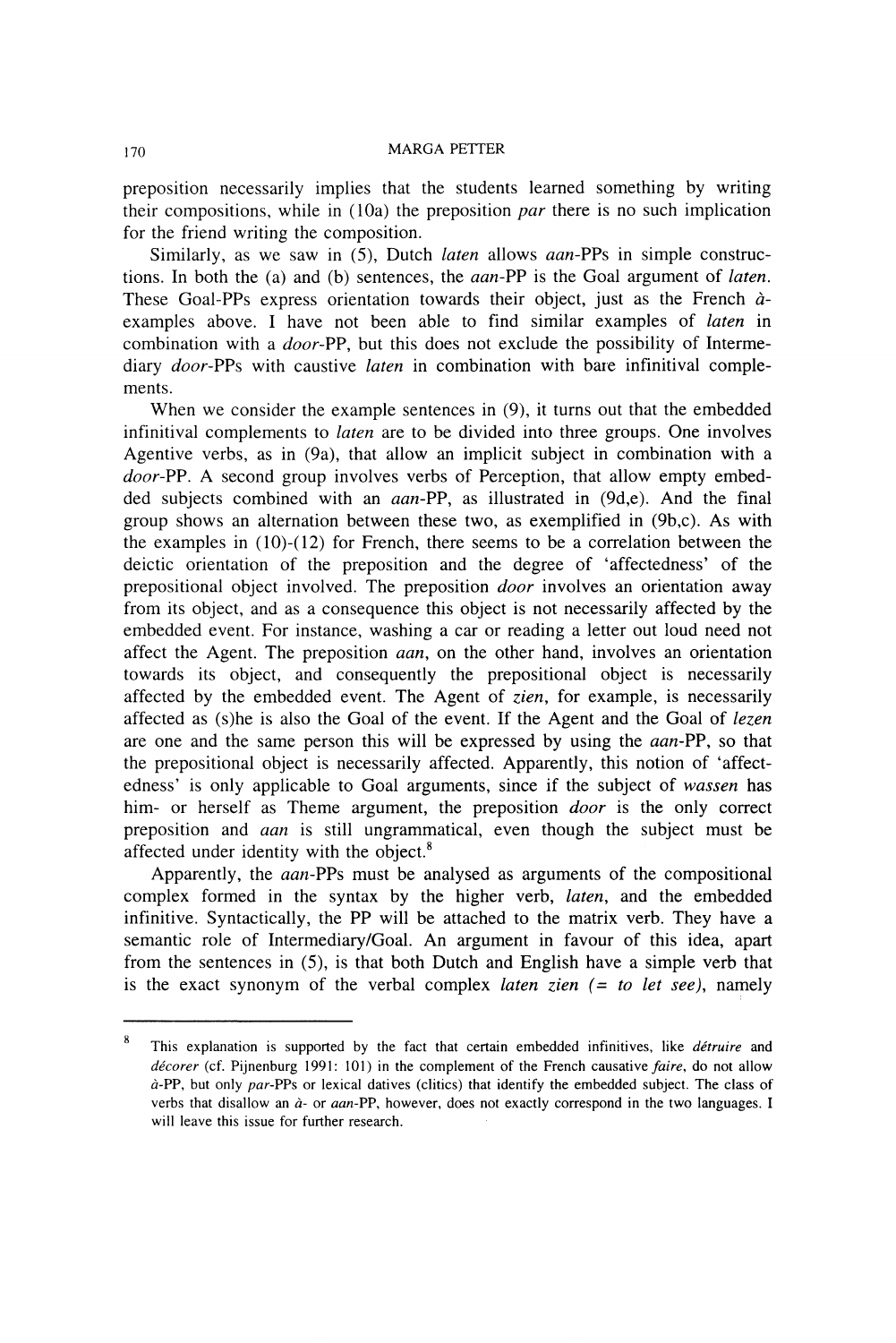*tonen (-to show).* These verbs take a Goal argument, which may be introduced by the preposition *aan*  $(= to)$ , as is illustrated in  $(13a)$ , or occur as an NP, as in  $(13b)^9$ 

- (13) a Jan toonde de jurk *aan* Marie Jan showed the dress to Marie
	- b Jan toonde Marie de jurk Jan showed Marie the dress

For the *door-PPs* it is not so clear that they are arguments to *laten,* they may be Agents in an adjunct PP to an embedded passive infinitive, as well as Intermediaries for the event caused by the matrix subject. Both the *aan* and *door-PPs* serve to identify the content of the empty or passivized subject of the embedded infinitive.

# *4. Additional Evidence*

The above approach is supported by embedded ergatives as in (14).

(14) a Ik liet [de bal vallen] I let the ball fall T dropped the ball' b \*Ik liet *[pro* vallen]

As we saw at the end of section 2, *laten* always has an object slot, SpecAgrOP, in which a *pro* can be licensed. And in section 3 we saw that it is the syntactic complex of *laten* plus the embedded infinitive that creates the possibility for an additional *aan-PP* or a *door-PP* argument, or for both. Thus, apart from a formal Case licensing requirement for *pro,* there is also the requirement that the embedded *pro* subject must be identifiable by another matrix argument, even if this is not lexically expressed.

Now, since *laten* always has an AgrOP, why is (14b) ungrammatical?<sup>10</sup> I would like to suggest that this is not because embedded infinitives without an overt subject are passives and that ergatives like *vallen* cannot be passivized. Rather I would like to claim that the embedded ergative does not contain a

**<sup>9</sup>**These examples actually suggest that their *laten + bare infinitive* equivalents may also appear in two variants, a dative construction, with the PP, and a double object construction with an accusative NP. For reasons of space, I will leave this question open for further research.

**<sup>10</sup>**  These ergative constructions were brought to my attention by Teun Hoekstra (p.c.) as a possible problem for an active analysis of bare infinitives.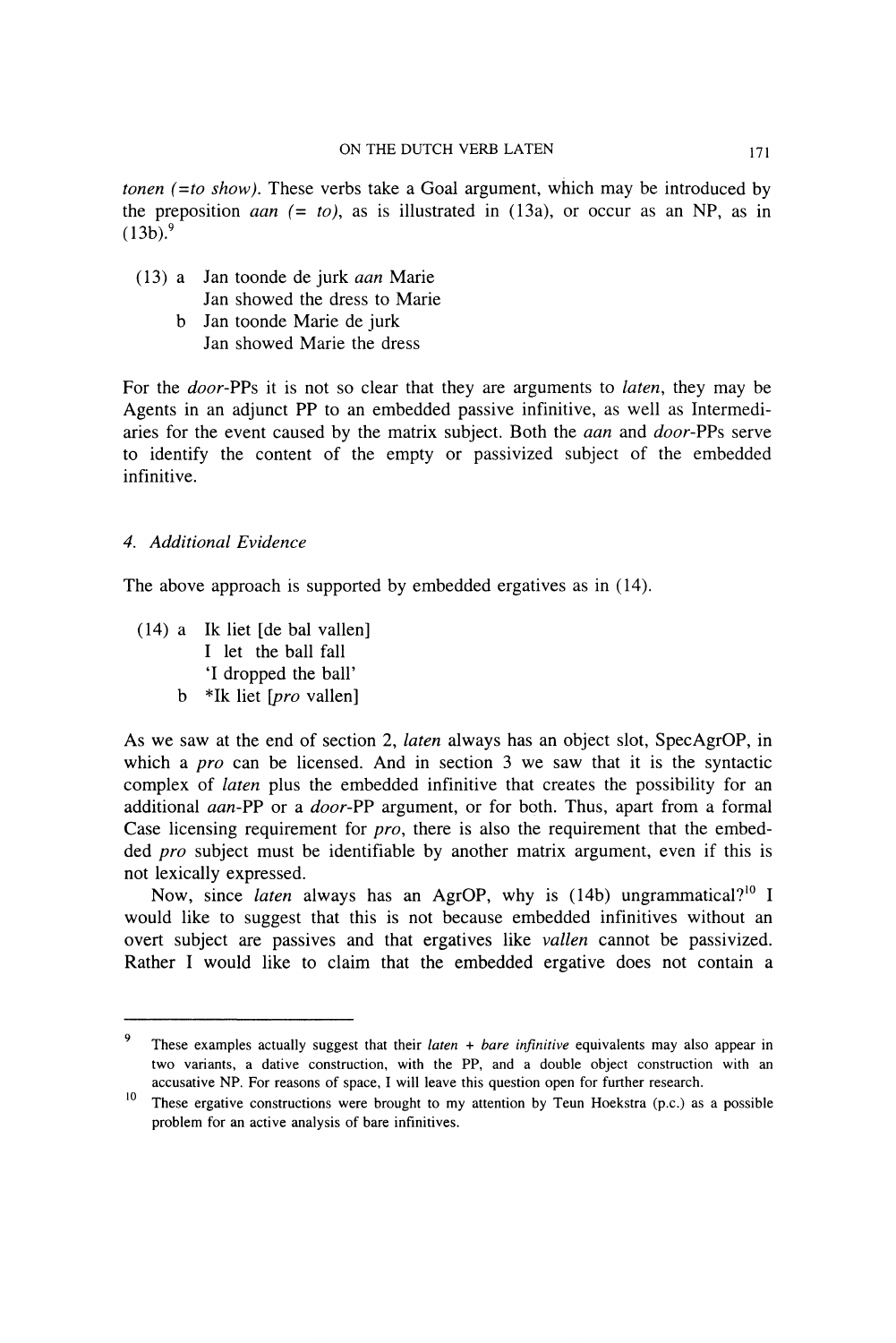position for an external argument that can be represented by a *pro.* As ergatives do not have an AgrO projection of their own, motivated by the fact that they cannot assign accusative Case, the internal argument will have to be licensed in the matrix SpecAgrO. There is no embedded external argument that needs to be interpreted via a Goal/Intermediary argument. Such an argument is not made available by the *laten* plus ergative complex, which at most allows a locational adjunct. The same can be said for the non-complex English equivalent, as we can see in the glosses and translation in (15).

(15) Ik liet [de bal vallen] \*door Jan/\*aan Jan/ op Jans hoofd I let the ball fall \*by Jan/\* to Jan/ on Jan's head 'I dropped the ball (on Jan's head)'

As a consequence, *pro* is not structurally licensed, because the embedded internal argument occupies the matrix SpecAgrOP. Moreover, its contents are not even recoverable through the argument structure of the complex verb, since there is no extra argument available (e.g. an *aan-* or *door-*PP).

Similarly, the impossibility of a *pro* subject in intransitive embedded infinitives as in (16) cannot be accounted for by a passive analysis of embedded infinitives.

- (16) a Ik liet de jongens (hard) werken I let the boys hard work
	- b ?Ik liet [(hard) werken] door de jongens I let hard work by the boys
	- c ??Ik liet *[pro* (hard) werken] I let hard work

First, it is possible to form impersonal passives with an intransitive verb like *werken* and *vertrekken*, as is illustrated in (17).<sup>11</sup>

- (17) a Er wordt hier hard gewerkt It is here hard worked 'People work hard here'
	- b Er wordt ook nooit op tijd vertrokken It is prt never on time left 'They never leave on time!'

As these impersonal passives are possible for matrix intransitives, a passive analysis of the embedded infinitive in (16c) is not adequate. The causative

The argument was brought to my attention by Marcel den Dikken (p.c.).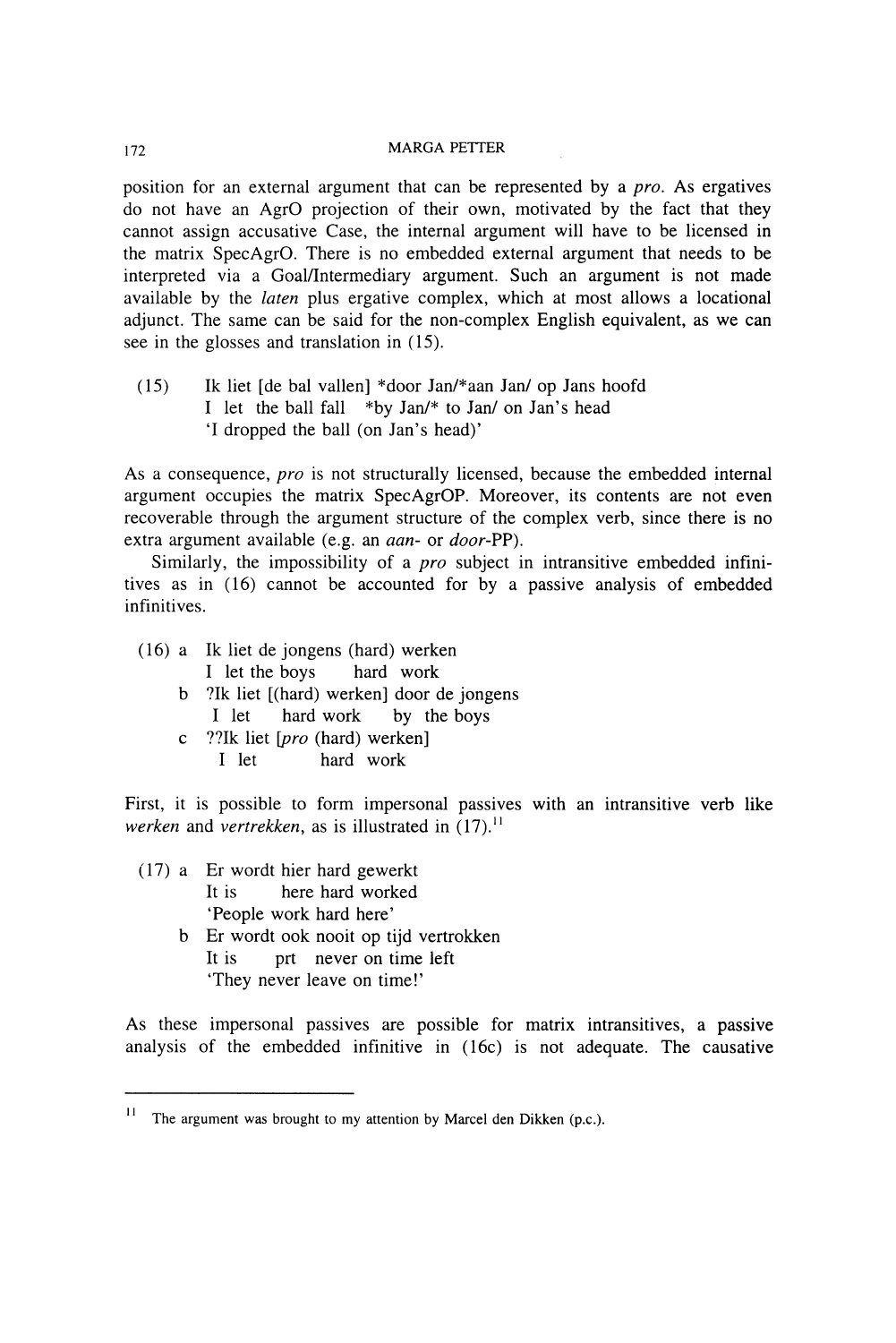constructions improve considerably if subject and tense are generic, as in (18a); and the construction is perfect with an obligatorily present adjunct like *graag,* as in  $(18b)^{12}$ 

- (18) a ?Slavendrijvers laten *altijd* hard werken Slave drivers let always hard work 'Slave drivers always make people work hard'
	- b Ik laat *graag* voor me werken
		- I let happily for me work
		- 'I like having people work for me'

If anything, the generic reading of the sentences in (18) supports an active analysis of the embedded infinitive involving a *pro* subject. According to Rizzi (1986), an arbitrary *pro* that cannot recover its content is licensed only in generic contexts.

## 5. *Conclusions*

In this paper I have discussed the Dutch causative verb *laten* and its bare infinitival complements. We have seen that this bare infinitive can leave its subject unexpressed. I have argued that this infinitive may be analysed as an active construction involving an empty external argument in most cases. I have assumed the empty subject to be a *pro,* formally licensed in the matrix SpecAgrOP. The contents of this *pro* may, but need not, be recovered by an Intermediary/Goal argument to the verbal complex of *laten* and the embedded verb. This argument can either be an *aan-* or *door-PP.* If the argument is overt, it serves to identify *pro,* if it is implicit, *pro* is assigned arbitrary reference.

I will leave open the possibility that the *door-PP* is a realisation of the external argument to an embedded passive. These passives exist in certain dialects of Dutch and in Italian, as is illustrated by the examples in (19).

|  | $(19)$ a Het huis is [door Jan laten stofzuigen t.] | (cf. Coopmans 1985)  |
|--|-----------------------------------------------------|----------------------|
|  | The house has-been by Jan let hoover                |                      |
|  | 'Jan had the house hoovered by someone'             |                      |
|  | b La macchina fu fatta riparare a Giovanni          |                      |
|  | The car was made fix to Giovanni                    |                      |
|  | 'The car was made to be fixed by Giovanni'          | (cf. Baker 1988:201) |
|  |                                                     |                      |

I will leave this as a problem for further research.

 $12$  This example was brought to my attention by Ans van Kemenade.